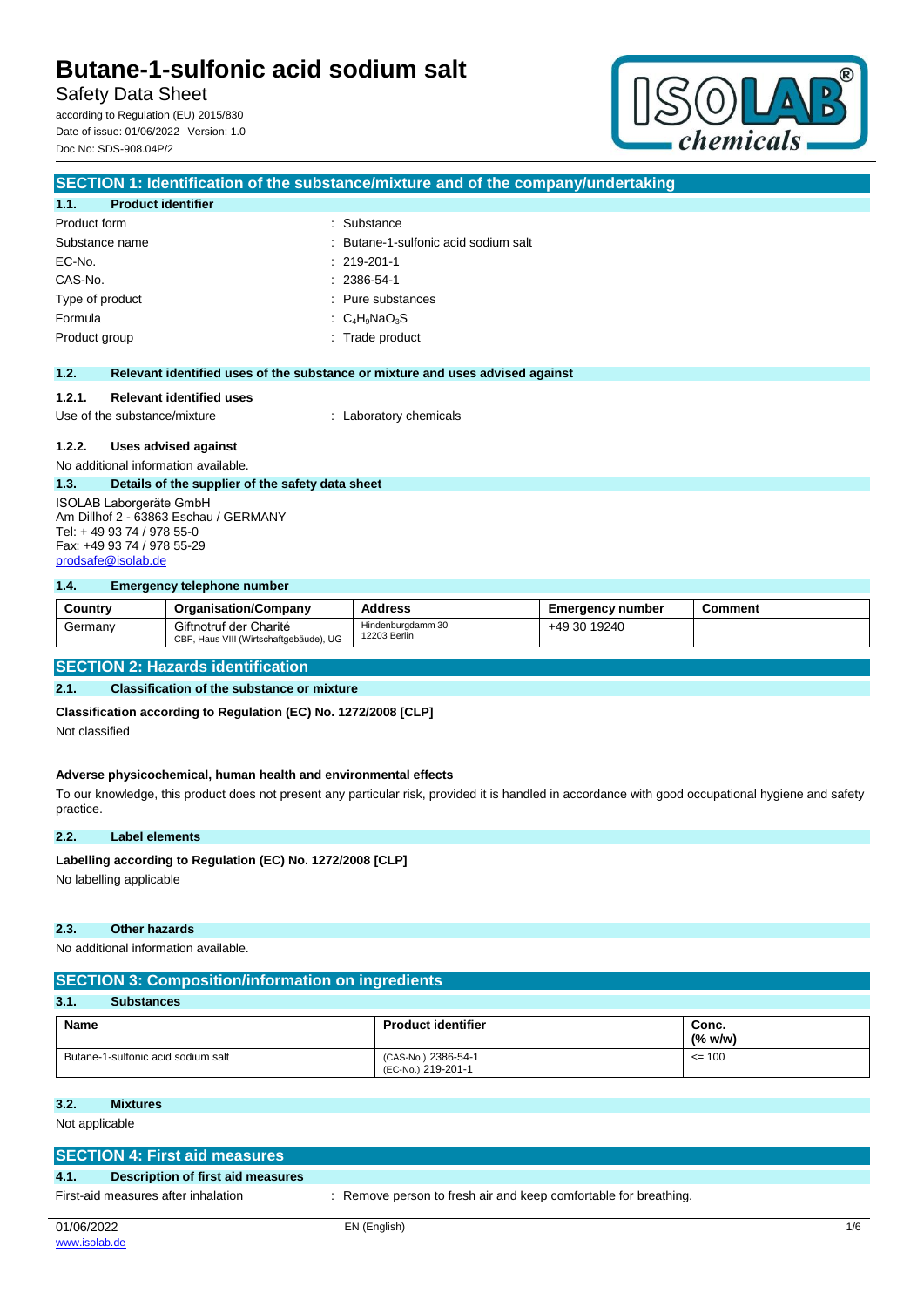## Safety Data Sheet

according to Regulation (EU) 2015/830 Date of issue: 01/06/2022 Version: 1.0



| Doc No: SDS-908.04P/2                                                       | <i>chemicals</i>                                                                                                                                             |  |  |
|-----------------------------------------------------------------------------|--------------------------------------------------------------------------------------------------------------------------------------------------------------|--|--|
| First-aid measures after skin contact                                       | : Wash skin with plenty of water.                                                                                                                            |  |  |
| First-aid measures after eye contact                                        | Rinse eyes with water as a precaution.                                                                                                                       |  |  |
| First-aid measures after ingestion                                          | : Call a poison center or a doctor if you feel unwell.                                                                                                       |  |  |
| 4.2.<br>Most important symptoms and effects, both acute and delayed         |                                                                                                                                                              |  |  |
| No additional information available.                                        |                                                                                                                                                              |  |  |
| 4.3.                                                                        | Indication of any immediate medical attention and special treatment needed                                                                                   |  |  |
| Treat symptomatically.                                                      |                                                                                                                                                              |  |  |
| <b>SECTION 5: Firefighting measures</b>                                     |                                                                                                                                                              |  |  |
| 5.1.<br><b>Extinguishing media</b>                                          |                                                                                                                                                              |  |  |
| Suitable extinguishing media                                                | : Water spray. Dry powder. Foam.                                                                                                                             |  |  |
| 5.2.<br>Special hazards arising from the substance or mixture               |                                                                                                                                                              |  |  |
| Hazardous decomposition products in case of<br>fire                         | : Toxic fumes may be released.                                                                                                                               |  |  |
| 5.3.<br><b>Advice for firefighters</b>                                      |                                                                                                                                                              |  |  |
| Protection during firefighting                                              | Do not attempt to take action without suitable protective equipment. Self-contained breathing<br>apparatus. Complete protective clothing.                    |  |  |
| <b>SECTION 6: Accidental release measures</b>                               |                                                                                                                                                              |  |  |
| 6.1.<br>Personal precautions, protective equipment and emergency procedures |                                                                                                                                                              |  |  |
| 6.1.1.<br>For non-emergency personnel                                       |                                                                                                                                                              |  |  |
| <b>Emergency procedures</b>                                                 | : Ventilate spillage area.                                                                                                                                   |  |  |
| 6.1.2.                                                                      |                                                                                                                                                              |  |  |
| For emergency responders<br>Protective equipment                            | Do not attempt to take action without suitable protective equipment. For further information<br>refer to section 8: "Exposure controls/personal protection". |  |  |
| 6.2.<br><b>Environmental precautions</b>                                    |                                                                                                                                                              |  |  |
| Avoid release to the environment.                                           |                                                                                                                                                              |  |  |
| 6.3.<br>Methods and material for containment and cleaning up                |                                                                                                                                                              |  |  |
| Methods for cleaning up                                                     | : Mechanically recover the product.                                                                                                                          |  |  |
| Other information                                                           | Dispose of materials or solid residues at an authorized site.                                                                                                |  |  |
| 6.4.<br><b>Reference to other sections</b>                                  |                                                                                                                                                              |  |  |
| For further information refer to section 13.                                |                                                                                                                                                              |  |  |
| <b>SECTION 7: Handling and storage</b>                                      |                                                                                                                                                              |  |  |
| 7.1.<br><b>Precautions for safe handling</b>                                |                                                                                                                                                              |  |  |
| Precautions for safe handling                                               | : Ensure good ventilation of the work station. Wear personal protective equipment.                                                                           |  |  |
| Hygiene measures                                                            | Do not eat, drink or smoke when using this product. Always wash hands after handling the<br>product.                                                         |  |  |
| 7.2.<br>Conditions for safe storage, including any incompatibilities        |                                                                                                                                                              |  |  |
| Storage conditions                                                          | : Store in a well-ventilated place. Keep cool.                                                                                                               |  |  |
| 7.3.<br>Specific end use(s)                                                 |                                                                                                                                                              |  |  |
| No additional information available.                                        |                                                                                                                                                              |  |  |
| <b>SECTION 8: Exposure controls/personal protection</b>                     |                                                                                                                                                              |  |  |
| 8.1.<br><b>Control parameters</b>                                           |                                                                                                                                                              |  |  |
| No additional information available.                                        |                                                                                                                                                              |  |  |
|                                                                             |                                                                                                                                                              |  |  |

## **8.2. Exposure controls**

## **Appropriate engineering controls:**

Ensure good ventilation of the work station.

## **Hand protection:**

Protective gloves

## **Eye protection:**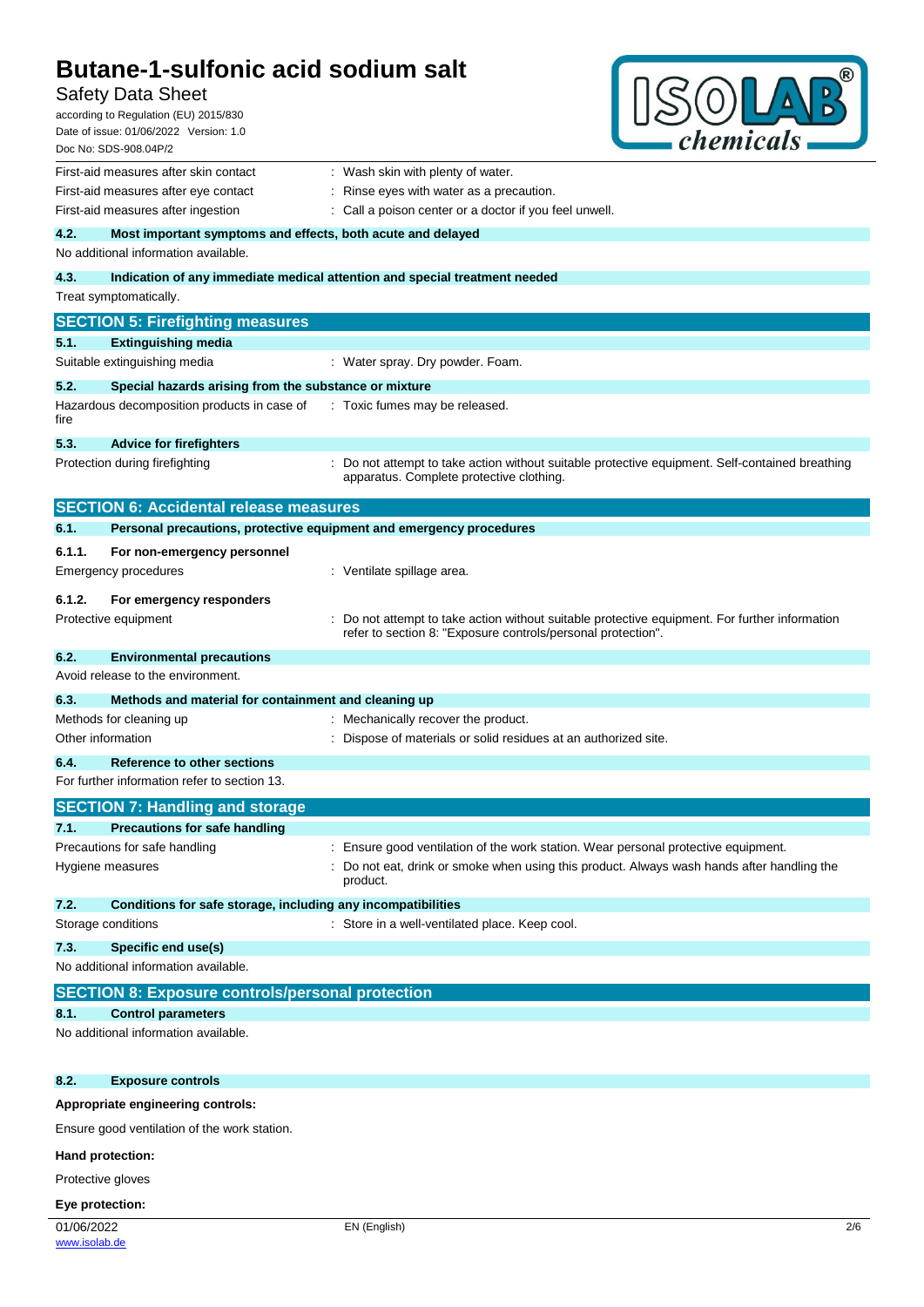## Safety Data Sheet

according to Regulation (EU) 2015/830 Date of issue: 01/06/2022 Version: 1.0 Doc No: SDS-908.04P/2

## Safety glasses

## **Skin and body protection:**

Wear suitable protective clothing

## **Respiratory protection:**

In case of insufficient ventilation, wear suitable respiratory equipment

## **Environmental exposure controls:**

Avoid release to the environment.

| <b>SECTION 9: Physical and chemical properties</b>            |                                     |
|---------------------------------------------------------------|-------------------------------------|
| Information on basic physical and chemical properties<br>9.1. |                                     |
| Physical state                                                | : Solid                             |
| Appearance                                                    | Solid.                              |
| Colour                                                        | According to product specification. |
| Molecular mass                                                | 160.17 g/mol                        |
| Odour                                                         | No data available on odour.         |
| Odour threshold                                               | No data available.                  |
| рH                                                            | No data available.                  |
| Relative evaporation rate (butylacetate=1)                    | No data available.                  |
| Melting point                                                 | >310 °C                             |
| Freezing point                                                | Not applicable                      |
| Boiling point                                                 | No data available.                  |
| Flash point                                                   | Not applicable                      |
| Auto-ignition temperature                                     | Not applicable                      |
| Decomposition temperature                                     | No data available.                  |
| Flammability (solid, gas)                                     | Non flammable.                      |
| Vapour pressure                                               | No data available.                  |
| Relative vapour density at 20 °C                              | No data available.                  |
| Relative density                                              | Not applicable                      |
| Solubility                                                    | No data available.                  |
| Log Pow                                                       | No data available.                  |
| Viscosity, kinematic                                          | Not applicable                      |
| Viscosity, dynamic                                            | No data available.                  |
| <b>Explosive properties</b>                                   | No data available.                  |
| Oxidising properties                                          | No data available.                  |
| Explosive limits                                              | Not applicable                      |
| 9.2.<br><b>Other information</b>                              |                                     |

|       | No additional information available.                                                                 |
|-------|------------------------------------------------------------------------------------------------------|
|       | <b>SECTION 10: Stability and reactivity</b>                                                          |
| 10.1. | <b>Reactivity</b>                                                                                    |
|       | The product is non-reactive under normal conditions of use, storage and transport.                   |
| 10.2. | <b>Chemical stability</b>                                                                            |
|       | Stable under normal conditions.                                                                      |
| 10.3. | <b>Possibility of hazardous reactions</b>                                                            |
|       | No dangerous reactions known under normal conditions of use.                                         |
| 10.4. | <b>Conditions to avoid</b>                                                                           |
|       | None under recommended storage and handling conditions (see section 7).                              |
| 10.5. | Incompatible materials                                                                               |
|       | No additional information available.                                                                 |
| 10.6. | Hazardous decomposition products                                                                     |
|       | Under normal conditions of storage and use, hazardous decomposition products should not be produced. |

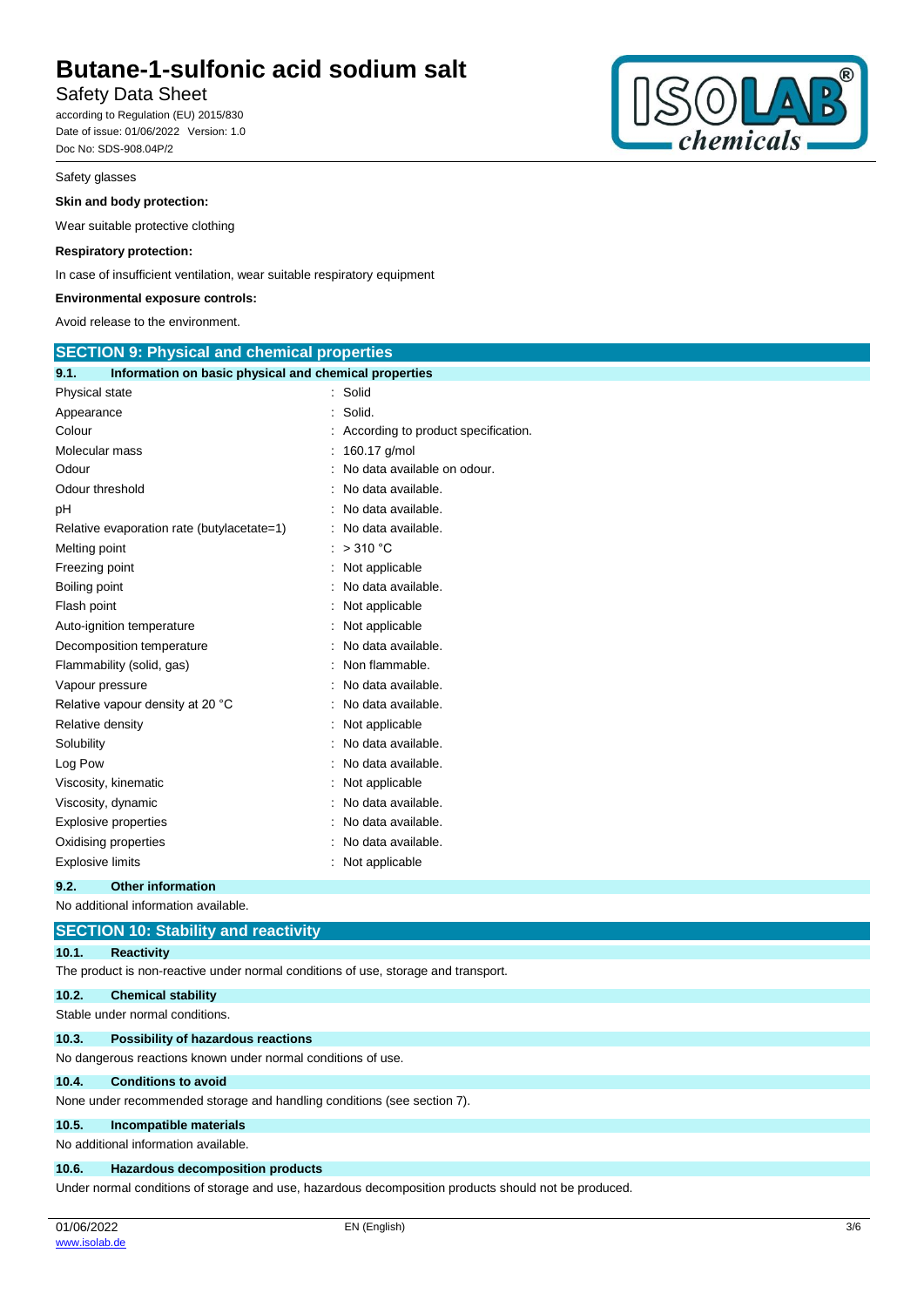Safety Data Sheet

according to Regulation (EU) 2015/830 Date of issue: 01/06/2022 Version: 1.0 Doc No: SDS-908.04P/2



| <b>SECTION 11: Toxicological information</b>                                                |                                                                                             |  |  |
|---------------------------------------------------------------------------------------------|---------------------------------------------------------------------------------------------|--|--|
| 11.1.<br>Information on toxicological effects                                               |                                                                                             |  |  |
| Acute toxicity (oral)                                                                       | : Not classified                                                                            |  |  |
| Acute toxicity (dermal)                                                                     | Not classified                                                                              |  |  |
| Acute toxicity (inhalation)                                                                 | Not classified                                                                              |  |  |
| Skin corrosion/irritation                                                                   | Not classified                                                                              |  |  |
| Serious eye damage/irritation                                                               | Not classified                                                                              |  |  |
| Respiratory or skin sensitisation                                                           | Not classified                                                                              |  |  |
| Germ cell mutagenicity                                                                      | Not classified                                                                              |  |  |
| Carcinogenicity                                                                             | Not classified                                                                              |  |  |
| Reproductive toxicity                                                                       | Not classified                                                                              |  |  |
| STOT-single exposure                                                                        | Not classified                                                                              |  |  |
| STOT-repeated exposure                                                                      | Not classified                                                                              |  |  |
| Aspiration hazard                                                                           | Not classified                                                                              |  |  |
| <b>SECTION 12: Ecological information</b>                                                   |                                                                                             |  |  |
| 12.1.<br><b>Toxicity</b>                                                                    |                                                                                             |  |  |
| Ecology - general                                                                           | The product is not considered harmful to aquatic organisms nor to cause long-term adverse   |  |  |
|                                                                                             | effects in the environment.                                                                 |  |  |
| Acute aquatic toxicity                                                                      | Not classified                                                                              |  |  |
| Chronic aquatic toxicity                                                                    | : Not classified                                                                            |  |  |
| 12.2.<br><b>Persistence and degradability</b>                                               |                                                                                             |  |  |
| No additional information available.                                                        |                                                                                             |  |  |
| 12.3.<br><b>Bioaccumulative potential</b>                                                   |                                                                                             |  |  |
| No additional information available.                                                        |                                                                                             |  |  |
| 12.4.<br><b>Mobility in soil</b>                                                            |                                                                                             |  |  |
| No additional information available.                                                        |                                                                                             |  |  |
| 12.5.<br><b>Results of PBT and vPvB assessment</b>                                          |                                                                                             |  |  |
| No additional information available.                                                        |                                                                                             |  |  |
| 12.6.<br><b>Other adverse effects</b>                                                       |                                                                                             |  |  |
| No additional information available.                                                        |                                                                                             |  |  |
| <b>SECTION 13: Disposal considerations</b>                                                  |                                                                                             |  |  |
| 13.1.<br><b>Waste treatment methods</b>                                                     |                                                                                             |  |  |
| Regional legislation (waste)                                                                | Disposal must be done according to official regulations.                                    |  |  |
| Waste treatment methods                                                                     | Dispose of contents/container in accordance with licensed collector's sorting instructions. |  |  |
| Sewage disposal recommendations<br>Disposal must be done according to official regulations. |                                                                                             |  |  |
| <b>SECTION 14: Transport information</b>                                                    |                                                                                             |  |  |

### In accordance with ADR / RID / IMDG / IATA / ADN

| <b>ADR</b>                          | <b>IMDG</b>    | <b>IATA</b>    | <b>ADN</b>     | <b>RID</b>     |
|-------------------------------------|----------------|----------------|----------------|----------------|
| 14.1.<br><b>UN number</b>           |                |                |                |                |
| Not applicable                      | Not applicable | Not applicable | Not applicable | Not applicable |
| 14.2.<br>UN proper shipping name    |                |                |                |                |
| Not applicable                      | Not applicable | Not applicable | Not applicable | Not applicable |
| Not applicable                      | Not applicable | Not applicable | Not applicable | Not applicable |
|                                     |                |                |                |                |
| Transport hazard class(es)<br>14.3. |                |                |                |                |
| Not applicable                      | Not applicable | Not applicable | Not applicable | Not applicable |
| Not applicable                      | Not applicable | Not applicable | Not applicable | Not applicable |
|                                     |                |                |                |                |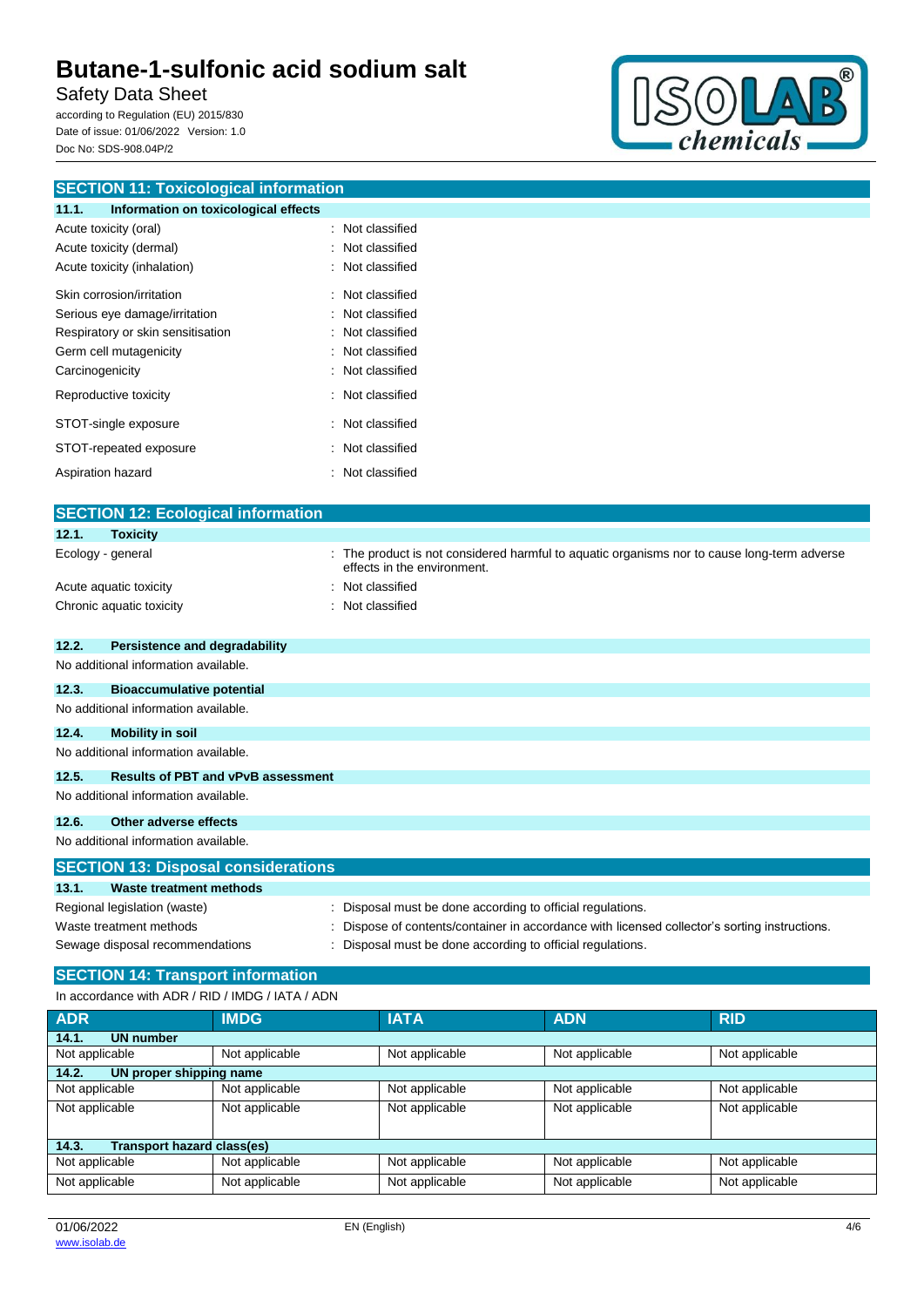## Safety Data Sheet

according to Regulation (EU) 2015/830 Date of issue: 01/06/2022 Version: 1.0 Doc No: SDS-908.04P/2



| <b>ADR</b>                             | <b>IMDG</b>    | <b>IATA</b>    | <b>ADN</b>     | <b>RID</b>     |
|----------------------------------------|----------------|----------------|----------------|----------------|
| 14.4.<br><b>Packing group</b>          |                |                |                |                |
| Not applicable                         | Not applicable | Not applicable | Not applicable | Not applicable |
| 14.5.<br><b>Environmental hazards</b>  |                |                |                |                |
| Not applicable                         | Not applicable | Not applicable | Not applicable | Not applicable |
| No supplementary information available |                |                |                |                |

## **14.6. Special precautions for user**

**- Overland transport**

Not applicable

#### **- Transport by sea**

Not applicable

#### **- Air transport**

Not applicable

### **- Inland waterway transport**

Not applicable

**- Rail transport**

Not applicable

## **14.7. Transport in bulk according to Annex II of Marpol and the IBC Code**

Not applicable

## **SECTION 15: Regulatory information**

**15.1. Safety, health and environmental regulations/legislation specific for the substance or mixture**

## **15.1.1. EU-Regulations**

## No REACH Annex XVII restrictions

Butane-1-sulfonic acid sodium salt is not on the REACH Candidate List Butane-1-sulfonic acid sodium salt is not on the REACH Annex XIV List

#### **15.1.2. National regulations**

No additional information available.

## **15.2. Chemical safety assessment**

No chemical safety assessment has been carried out

## **SECTION 16: Other information**

| Abbreviations and acronyms: |                                                                                                 |
|-----------------------------|-------------------------------------------------------------------------------------------------|
| <b>ADN</b>                  | European Agreement concerning the International Carriage of Dangerous Goods by Inland Waterways |
| <b>ADR</b>                  | European Agreement concerning the International Carriage of Dangerous Goods by Road             |
| <b>ATE</b>                  | <b>Acute Toxicity Estimate</b>                                                                  |
| <b>BCF</b>                  | Bioconcentration factor                                                                         |
| <b>EC50</b>                 | Median effective concentration                                                                  |
| <b>IARC</b>                 | International Agency for Research on Cancer                                                     |
| <b>IATA</b>                 | International Air Transport Association                                                         |
| <b>IMDG</b>                 | International Maritime Dangerous Goods                                                          |
| <b>LC50</b>                 | Median lethal concentration                                                                     |
| LD50                        | Median lethal dose                                                                              |
| LOAEL                       | Lowest Observed Adverse Effect Level                                                            |
| <b>NOAEC</b>                | No-Observed Adverse Effect Concentration                                                        |
| <b>NOAEL</b>                | No-Observed Adverse Effect Level                                                                |
| <b>NOEC</b>                 | No-Observed Effect Concentration                                                                |
| OECD                        | Organisation for Economic Co-operation and Development                                          |
| <b>PBT</b>                  | Persistent Bioaccumulative Toxic                                                                |
| <b>PNEC</b>                 | <b>Predicted No-Effect Concentration</b>                                                        |